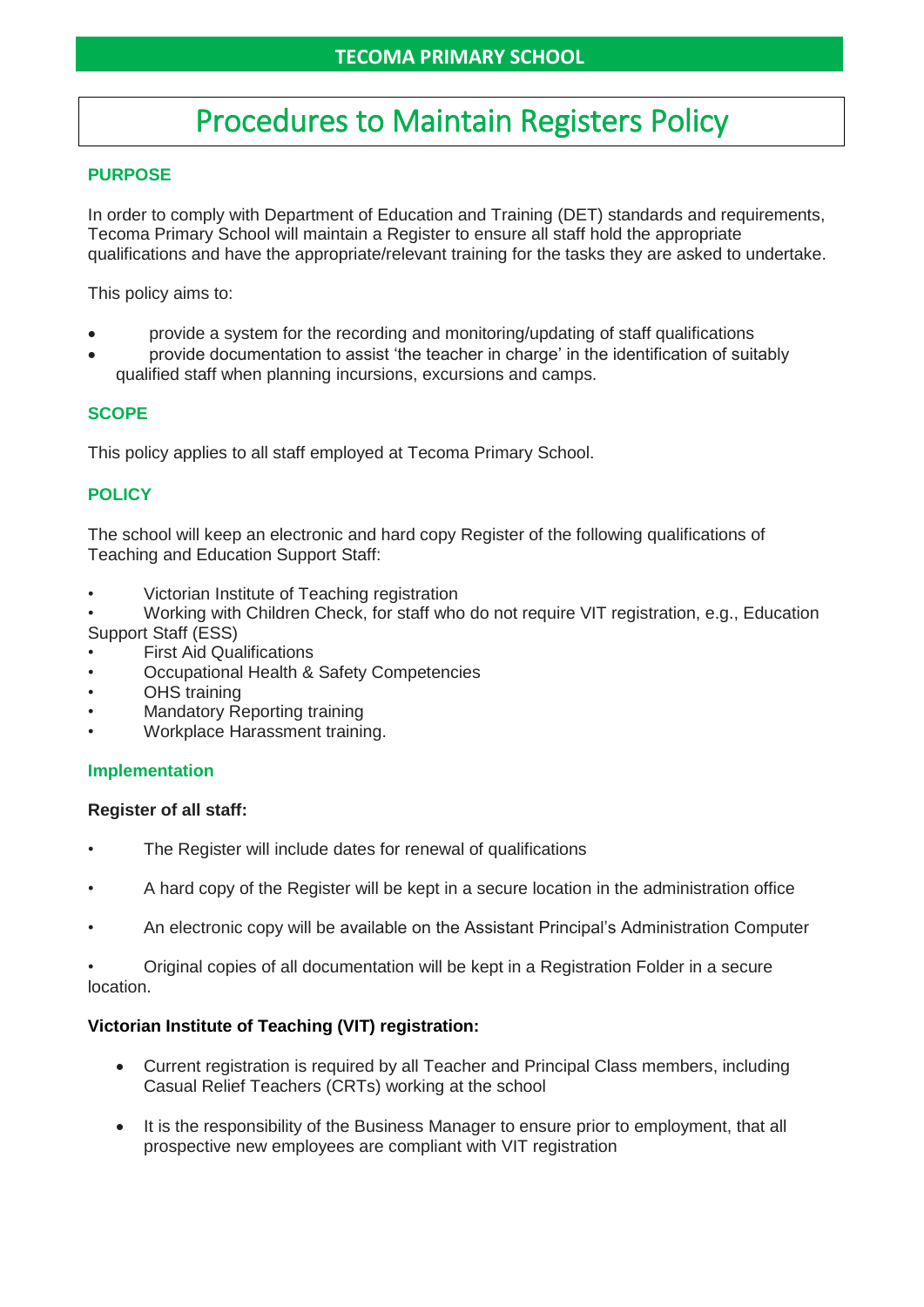- It is the responsibility of each Teacher and Principal Class member to ensure that their registration is current. This information can be accessed by visiting MyVIT at [http://www.vit.vic.edu.au](http://www.vit.vic.edu.au/)
- Any Teacher or Principal Class member whose registration lapses or is suspended will be removed from their duties, as they have no registration to teach and may have no current **WWCC**
- Provisionally registered Teachers must meet the VIT requirements to gain Full Registration within the time frame set out by the VIT.

#### **Working with Children Check (WWCC):**

- A current satisfactory Working with Children Check E (Employment) is required by all Education Support Staff, including Casual ES Staff and any workers based at Tecoma Primary School (even if not employed by the School (such as Regional Staff)
- A current satisfactory Working with Children Check V (Volunteer) is required by all volunteers working in the school
- It is the responsibility of the Business Manager to ensure prior to employment that any prospective new employees are compliant with their WWCC. (Note if a person is registered with the VIT this replaces the requirement for a WWCC)
- WWCC are valid for 5 years from the date of issue. It is the responsibility of each ESS member, and other workers and volunteers to ensure that their registration is current. This information can be accessed by visiting<https://online.justice.vic.gov.au/wwccu>
- Eight weeks prior to the WWCC expiring, a note will be sent out to the person, advising them that their WWCC will need to be renewed
- Any worker or volunteer who does not have a current satisfactory Working with Children Check will be removed from their duties.

#### **First Aid Qualifications:**

Only staff sufficiently trained under the OHS Act 2004 and DET First Aid Policy will be placed on the First Aid roster.

The school maintains a Register for First Aid qualifications for all staff. The Principal or Nominee is responsible for providing information to a designated ESS member regarding the expiry date and the level of attainment for:

- CPR (12 months)
- First Aid Training
- Anaphylaxis Training

The Principal/Nominee will check the currency of First Aid qualifications at the beginning of each year when the staff duty rosters are being compiled.

Staff whose First Aid qualification expire in the next year are notified of this.

A copy of all First Aid qualifications is placed in the staff member's personnel file.